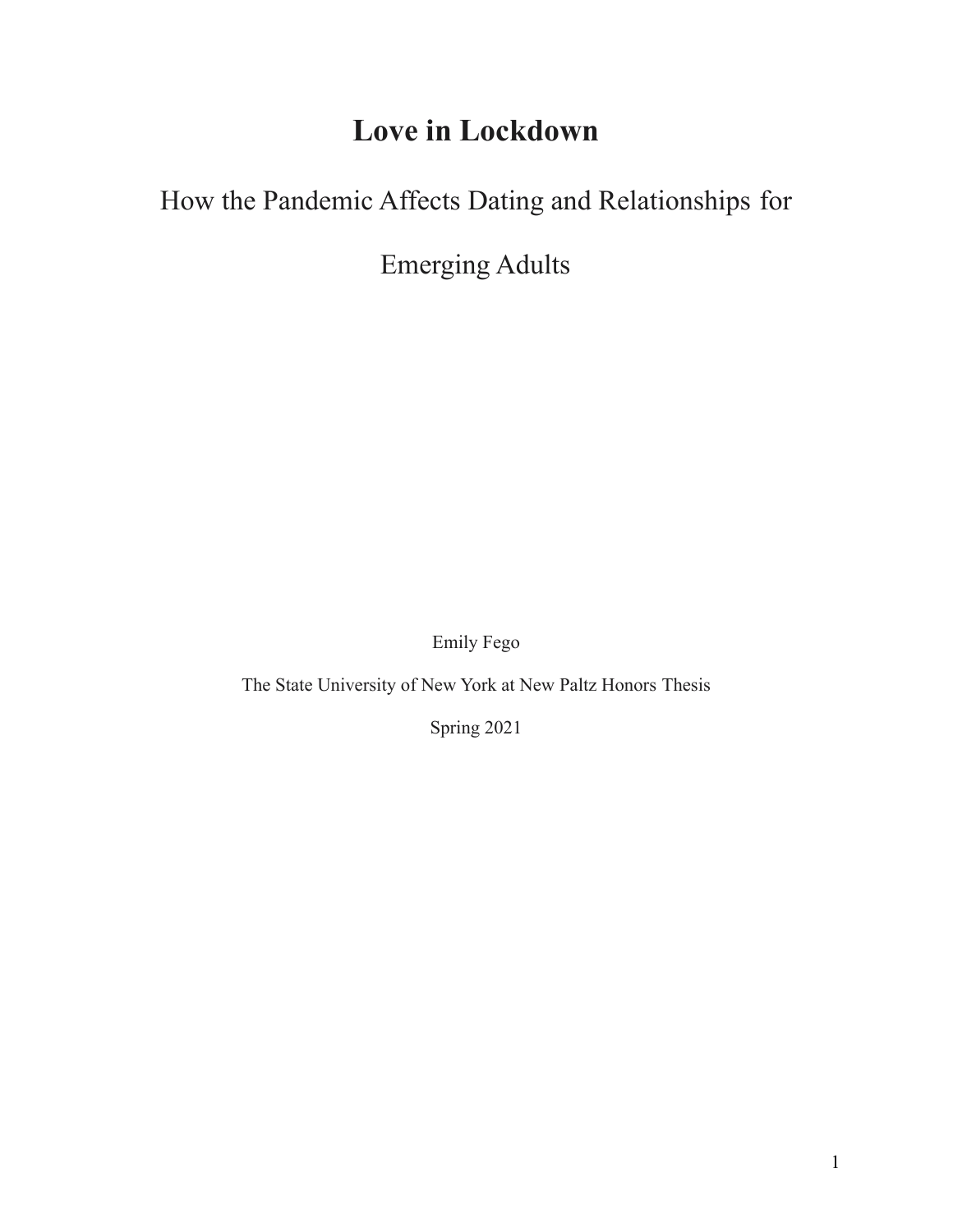## ABSTRACT

The longform feature article documents how young people navigate dating and relationships during the COVID-19 pandemic. During this time in their lives, young adults are meant to explore their identity and find out who they are and who they want to surround themselves with. They can meet lifelong friends at college and even find their lifelong partner. But, for the most part, socialization has been put on hold this past year due to COVID-19. Finding a new romantic partner seemed especially difficult with strictly online dating platforms. Social distancing guidelines made the prospect of safely going on dates nearly impossible. Those already in relationships faced the challenges of maintaining a long-distance connection when they might have only lived a block away from each other. Others felt trapped with only the company of their partners during stay-at-home orders. The article addresses these challenges with expert insight from psychologists who provide advice and hope for the future of young love.

#### KEY WORDS:

Journalism, Emerging Adults, Love, Dating, Relationships, COVID-19, Pandemic, Isolation, Psychologists, Human Connection, Mental Health.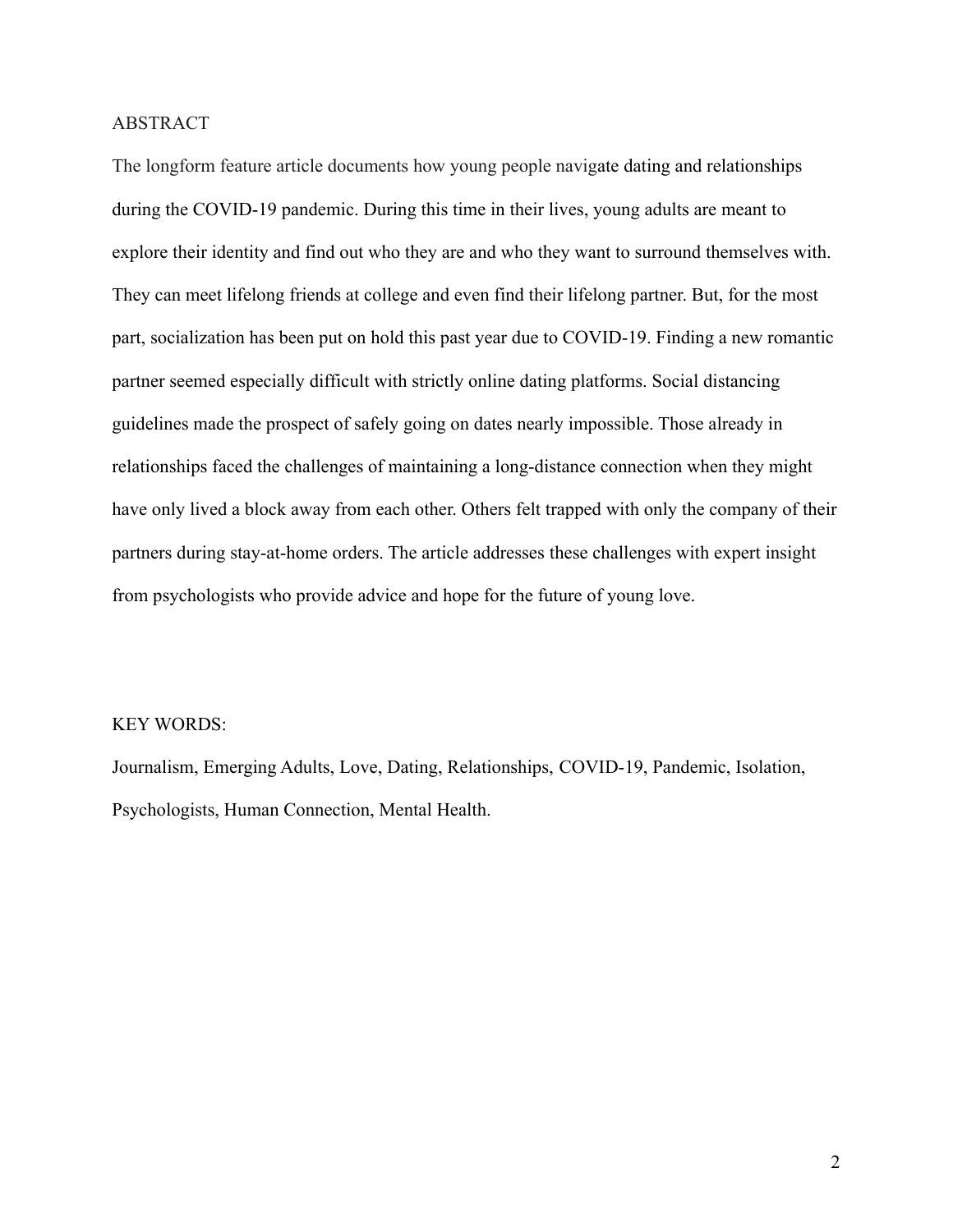Emma Reifschneider focused her eyes on the window and willed the sun to rise in the sky. She and her boyfriend Ryan<sup>1</sup> were having a weekend getaway at his apartment in New Paltz, New York. Ryan's apartment didn't have air conditioning, and the two fans pointed toward the bed merely recirculated the stale August air around the room. The only relief Emma had, however fleeting, was the cool breeze she felt on her legs when she thrashed beneath the sheets. Unfortunately, her moving legs caused the bed to shift, waking Ryan and prompting him to groggily drape his arm, slick with sweat, over her body. She was suffocating.

Emma could feel the walls of the room closing in on her. She knew her relationship of six months was over. Emma was 20 years old, but she had never had a boyfriend before. She jumped at the opportunity to enter the world of dating with Ryan, a fellow theater major. Emma was glad that her first experience in a relationship would be something she would ease into with a friend. But Ryan, a seasoned dater, had other plans. He told her he loved her just a month into dating. *Was that normal?*

Another fear lingered just beyond the four walls of his bedroom, something even more horrifying than the dishes piled high in his kitchen sink or the empty toilet paper roll in the bathroom: COVID-19.

Emma and Ryan started dating in March, right as the pandemic sent the world into lockdown. Although the timing of the start of their relationship was poor, the couple was luckier than most. When the State University of New York at New Paltz closed campus and shifted to remote learning for the spring semester, Emma and Ryan could still be together. They both went back to

<sup>&</sup>lt;sup>1</sup> A pseudonym to protect his privacy.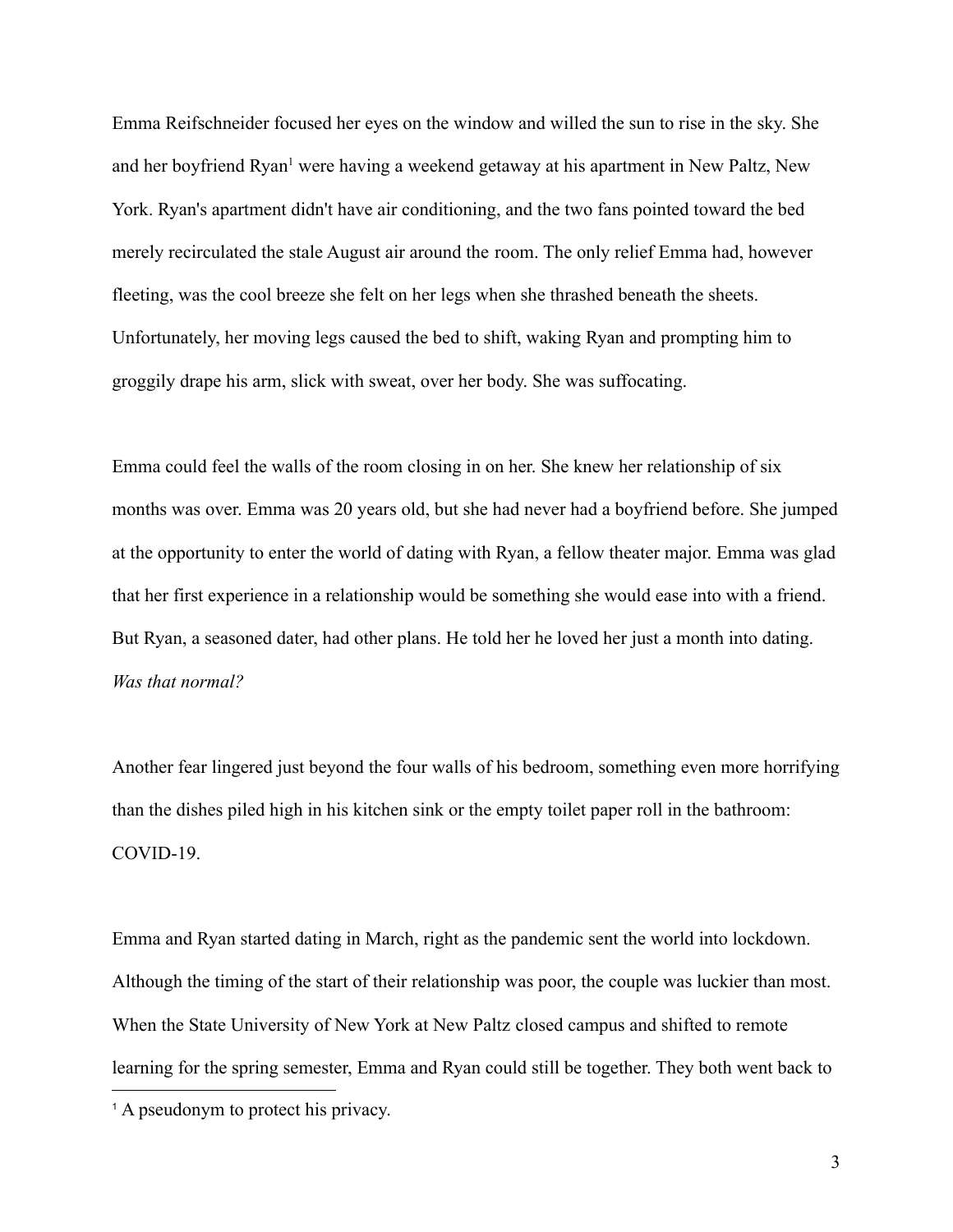their families on Long Island, only living 30 minutes away from each other. Their summer started with walks in the park and socially distanced backyard hangouts. But as time wore on, the couple started to spend time inside each other's parents' homes. At first it was exciting, even exhilarating, to do something different and risky after months of monotony. But Emma couldn't shake the guilt that came with spending time maskless and indoors with her boyfriend. Her parents never gave her pushback when it came to inviting Ryan into their home; it was Emma who had her doubts. She couldn't bear the thought of possibly getting her parents sick.

The what-ifs dulled the fun Emma expected from a first relationship. She'd replay her shifts at Ace Hardware in her head, wondering if she had truly disinfected every surface or if a customer's bandana mask would really protect her. What if she gave the virus to Ryan after one of her shifts or if she gave it to his family when she joined them for dinner?

Ryan's loose interpretations of COVID-19 restrictions drove a wedge further between them. Emma wasn't seeing her friends because she didn't think it was safe. How was it any more safe to see her boyfriend? Ryan thought it was safe to see Emma because they weren't just friends, they were dating. There was no blueprint to follow and no sure answer to Emma's burning questions. What did or didn't feel safe depended on what part of the news she caught that day—and with Long Island as a persistent hotspot for the virus, most activities didn't feel safe.

Emma couldn't keep up with the pace Ryan set for their relationship and the pandemic made their differences hard to ignore.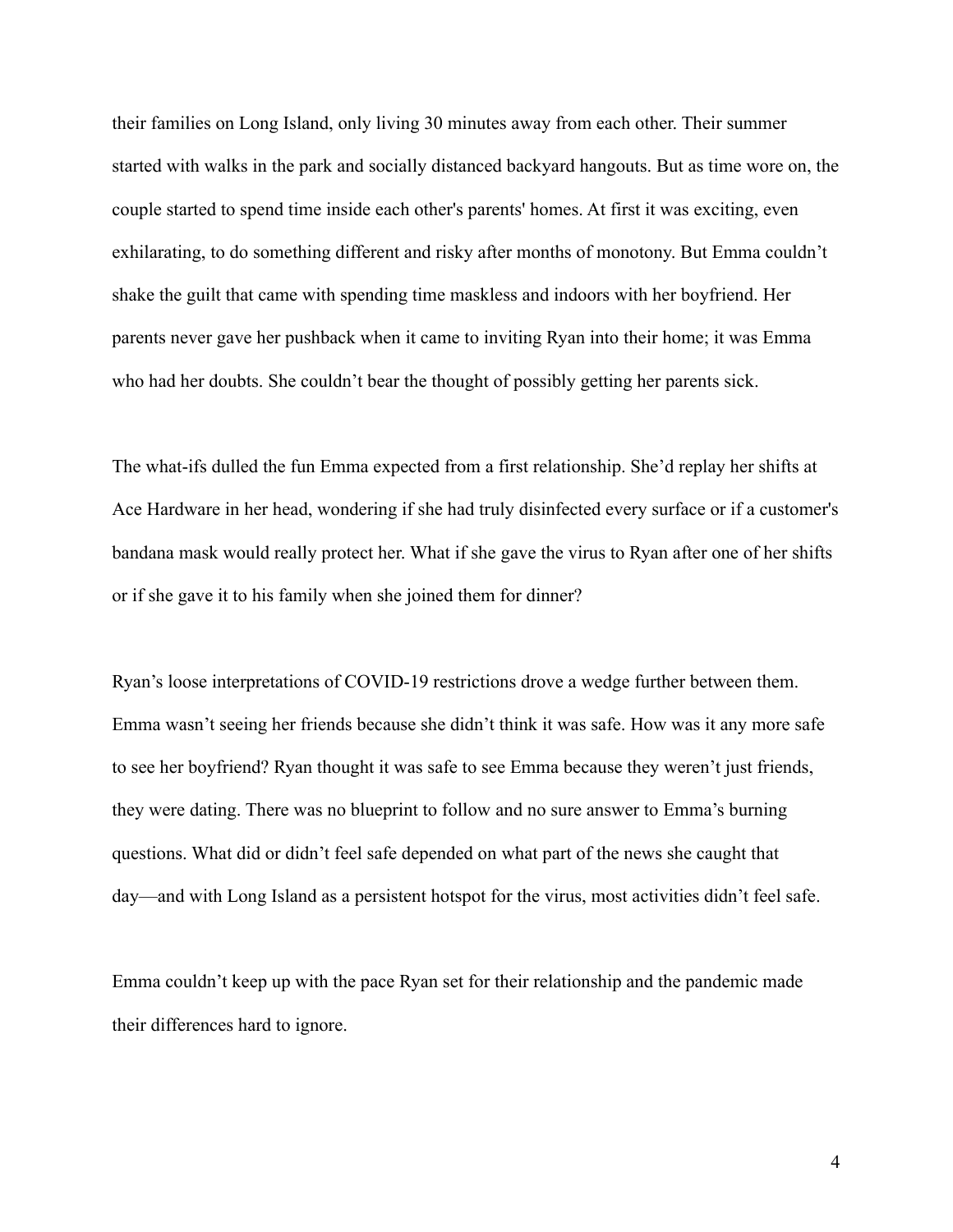"At first it was great because we had each other to lean on," said Emma. "We were in this little bubble, which was really good for the first couple months and then it was too much. I just wanted to get out of there."

Emma's struggle to maintain a relationship during the pandemic illustrates the blend of fear, confusion and isolation many other young people on the edge of adulthood faced. The pandemic scattered them, plucking them from the lives they created for themselves and placing them back in their childhood bedrooms. Some didn't even have the company of their family and were further isolated in lonely apartments. COVID-19 restrictions made easing loneliness even more difficult, as the prospect of meeting new people shifted almost exclusively online. Couples that never signed up for long-distance dating endured weeks, even months apart—regardless of how far they actually lived from each other. Others longed for distance and felt trapped under stay-at-home orders with only the company of their partners. Those who were without a partner once social isolation began faced another set of challenges: Is spending time with someone you've never met worth the possibility of coming face-to-face with COVID?

Human beings are social beings. Although isolation is necessary to slow the spread of COVID-19, it has proven difficult for most people. Maintaining human connection through close relationships has become a crucial part of our survival during the pandemic.

"We are hardwired for what's called the need to belong, the need to be around other people," said Richard Slatcher, a professor of social psychology and researcher of relationships at the University of Georgia. "If you've ever seen the movie, 'Cast Away' with Tom Hanks

5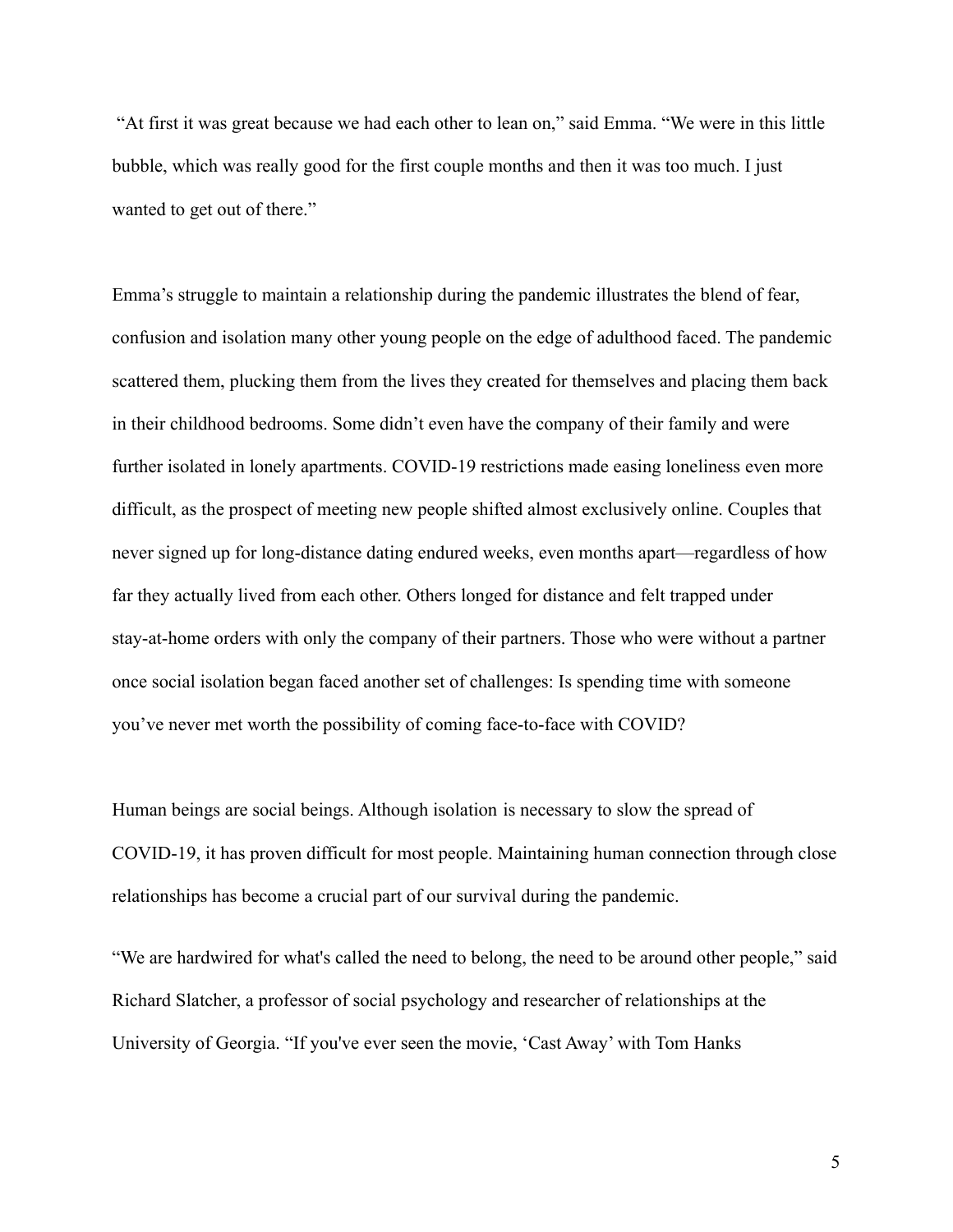shipwrecked on an island, he forms a friendship with a volleyball called Wilson. That's a good demonstration of this effect in the absence of social relationships."

#### **The human need to connect—it's a matter of survival**

Karla Vermeulen, an associate professor in the SUNY New Paltz psychology department and deputy director of the Institute for Disaster Mental Health, has been conducting research for her upcoming book on what she calls "generation disaster." She is investigating how emerging adults have been affected by stressors related to coming of age in a post-9/11 world. Vermeulen suggests that the subsequent wars, systemic racial injustice and the economic recession that followed the attacks on September 11, 2001 have created a unique set of challenges for those now 18 to 29 years old that may not be fully understood or felt by other generations.

According to Vermeulen, what we experience during a natural disaster, such as a hurricane—or even a traumatic event like a terrorist attack—is very different from what we experience in a pandemic. That experience deviates from the typical timeline of recovery since there is still no clear end in sight. Our nervous systems are not equipped to cope with such prolonged exposure to a threat that could trigger a fight or flight response.

"The best source of comfort and support for people is social connection," said Vermeulen. "And the fact that [socialization] has been shut down or severely restricted during the pandemic just completely exacerbates what was already difficult for many young people to begin with."

Vermeulen conducted a survey among 260 young adults. More than 92 percent of respondents reported restricted socialization with friends during the pandemic and more than 76 percent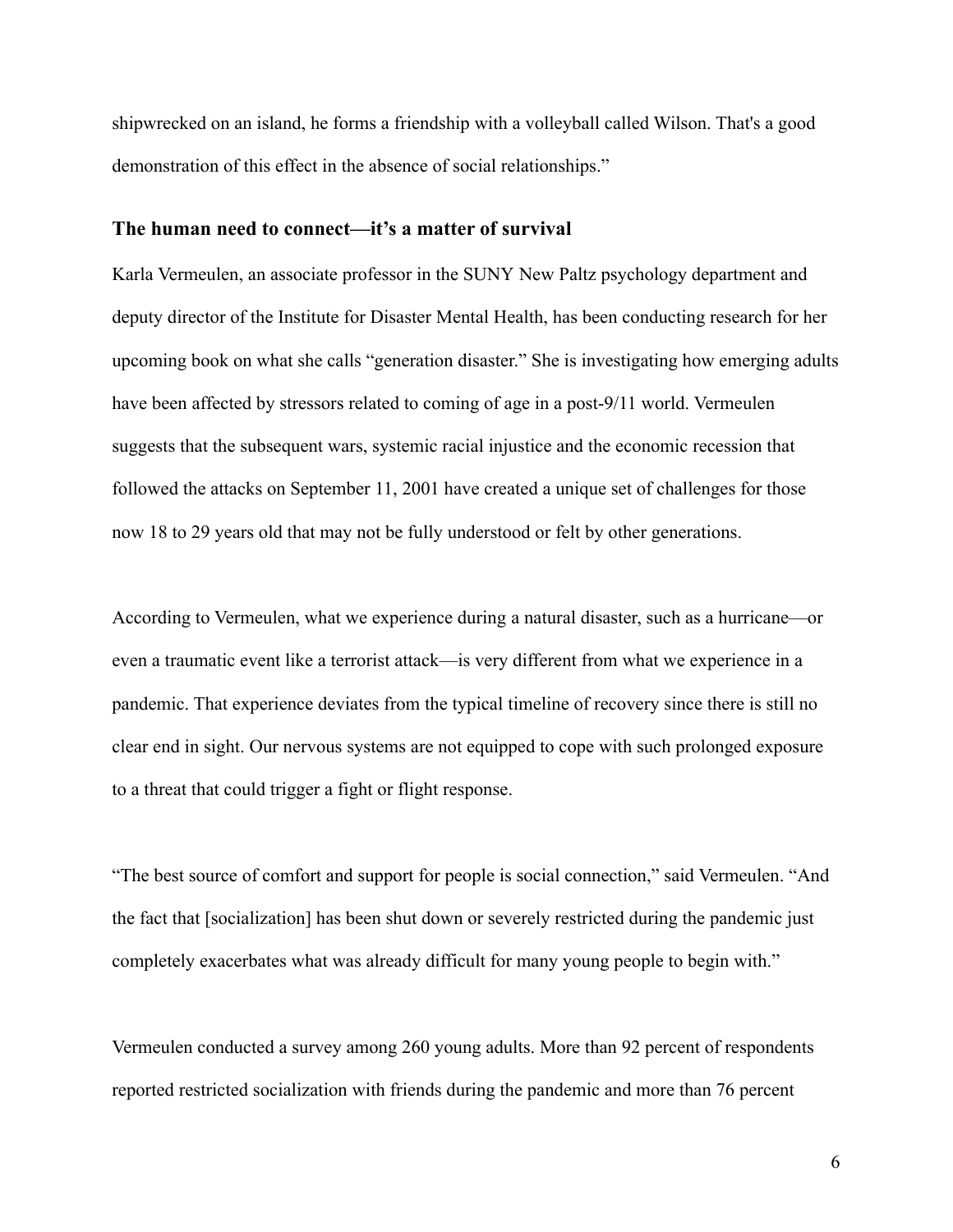reported restricted time spent with family. In an effort to make up for this lack of socialization, technology became a lifeline—but with varying success.

Slatcher found similar results as he worked extensively on the topic of social connections through the global research project, "Love in the Time of COVID." He found that technology alone may not be enough to connect people the same way in-person interactions do, but it has helped many people stave off depression linked to isolation. This is especially important for 18 to 29 year olds since symptoms of <u>[depression](https://www.cdc.gov/nchs/products/databriefs/db379.htm)</u> and [anxiety](https://www.cdc.gov/nchs/products/databriefs/db378.htm) are highest among this age group according to the CDC. Slatcher's research suggests that video chatting with friends and family predicts greater well-being, lower loneliness, greater happiness with life and lower rates of depression.

After not seeing her friends for months, Emma was initially elated when their familiar faces filled her screen. But the excitement wore off quickly after the calls ended. She was painfully reminded of what she and her friends were missing out on. When Emma moved back home with her parents, she missed her independence. But most of all, she missed her friends.

Caitlin Malczon, Emma's roommate and close friend, felt a similar void in her central Connecticut home. She was completely isolated from her New York college friends.

"On FaceTime, it's not the same as sleeping five feet from each other. If you can't sleep, you can't roll over and ask if they're still up," said Caitlin. "[At school, we] would talk for hours and eventually somehow fall back asleep. It's just a different dynamic."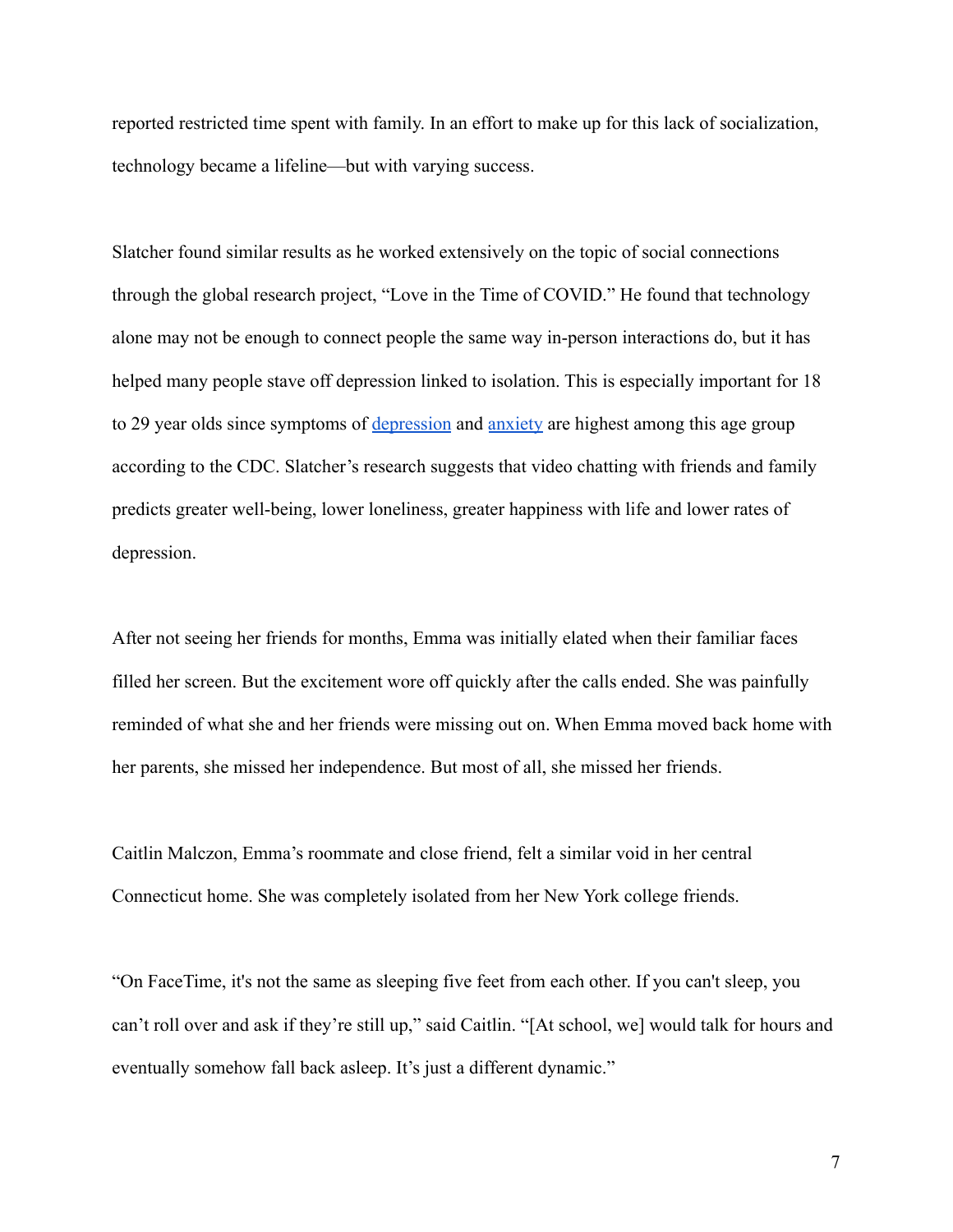Still, the two made the best of the situation and would spend their days in isolation watching shows like "High School Musical: The Musical: The Series" together on FaceTime. Emma often vented about her relationship with Ryan to Caitlin, rattling off a list of all of the things that he did—big and small—that got under her skin. Even though Caitlin and Emma were no longer living the width of a dresser and a mini fridge away from each other, they kept in close touch.

At the end of August, Caitlin returned to New York for the fall semester at SUNY New Paltz. She was never so glad to see such a mess in the common area of her suite. It meant her friends were back. As Caitlin made her way to her room, she noticed a woman standing in the doorframe. After spending so many months apart, she almost didn't recognize her own roommate.

"I could not have been more excited to see her—I probably could have cried," said Caitlin. "When we went to bed, I rolled over and saw her there and I was so relieved to know that we were getting back to something better than what it had been."

Soon after Emma moved back to campus, she decided that it was time to sever her ties with Ryan. He still couldn't understand her hesitation when it came to spending time together and mixing her pod of seven suitemates with his two housemates. But even without the pressures of COVID, Emma knew the relationship wouldn't have lasted. She and Ryan had completely different expectations in what they were looking for in a relationship. The pandemic just accelerated a process that was already set in motion.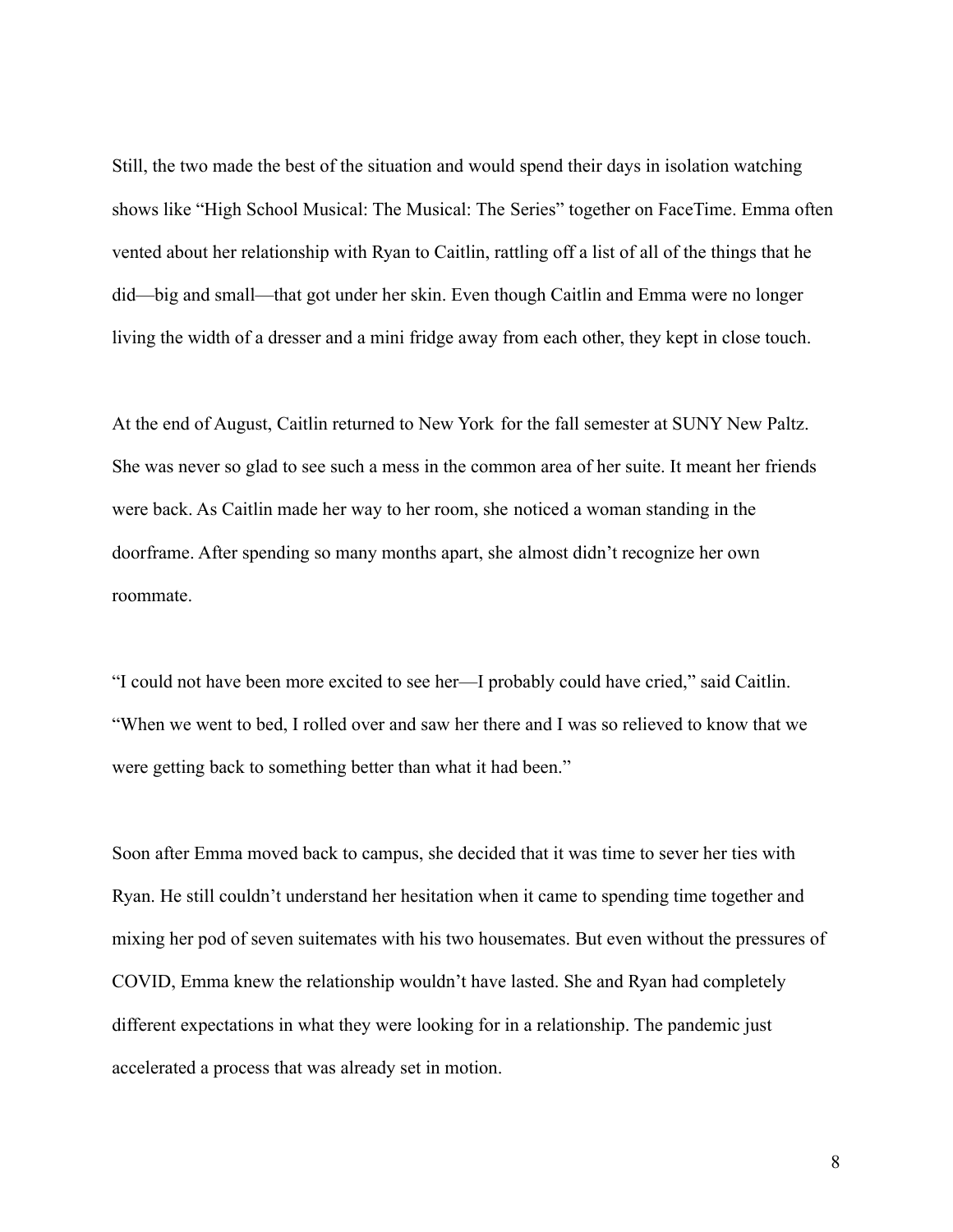Later that fall, Emma sat down with Caitlin and told her that she identified as bisexual. Caitlin, who also identifies as bisexual, said that she could not have been more excited for Emma. Emma explained that the period of isolation gave her the space to reflect on her identity. Before the pandemic, friends used to prod her about her sexuality, suspecting she wasn't straight. Emma wanted to reckon with her sexuality on her own terms.

"We say that lockdown was negative but it was actually positive for a lot of people. [Many] felt more safe and secure in some ways from their home to show more of themselves," said relationship and trauma psychotherapist in London, Silva Neves. "There's also the sense of 'I don't want to waste more time of my precious life to live a lie or to pretend.' "

Since Emma and Ryan broke up, she has dabbled a bit on Tinder, but has avoided anything serious, finding dating in the pandemic unsatisfying. And she is not alone. According to Slatcher in his survey of 5,000 people from 57 different countries, most people who were single have diverted their focus away from dating. Instead, they strengthened family bonds and friendships.

Sebastian, a 21-year-old resident of Brewster, New York, leaned on friendships more heavily this past year. He is grateful for how technology has allowed him to stay in touch with close friends. But overall, Sebastian said that an exclusively online connection is not enough.

Sebastian described Tinder, the one avenue he has for meeting someone romantically, with all the passion he'd have for buying toilet paper on Amazon. "I absolutely despise having to create a relationship out of thin air from two people swiping on each other's faces," he said. "When you are in person and you sit there and you have a conversation with each other, looking each other in the eyes, you understand them a lot better than just texting them. I can't put my entire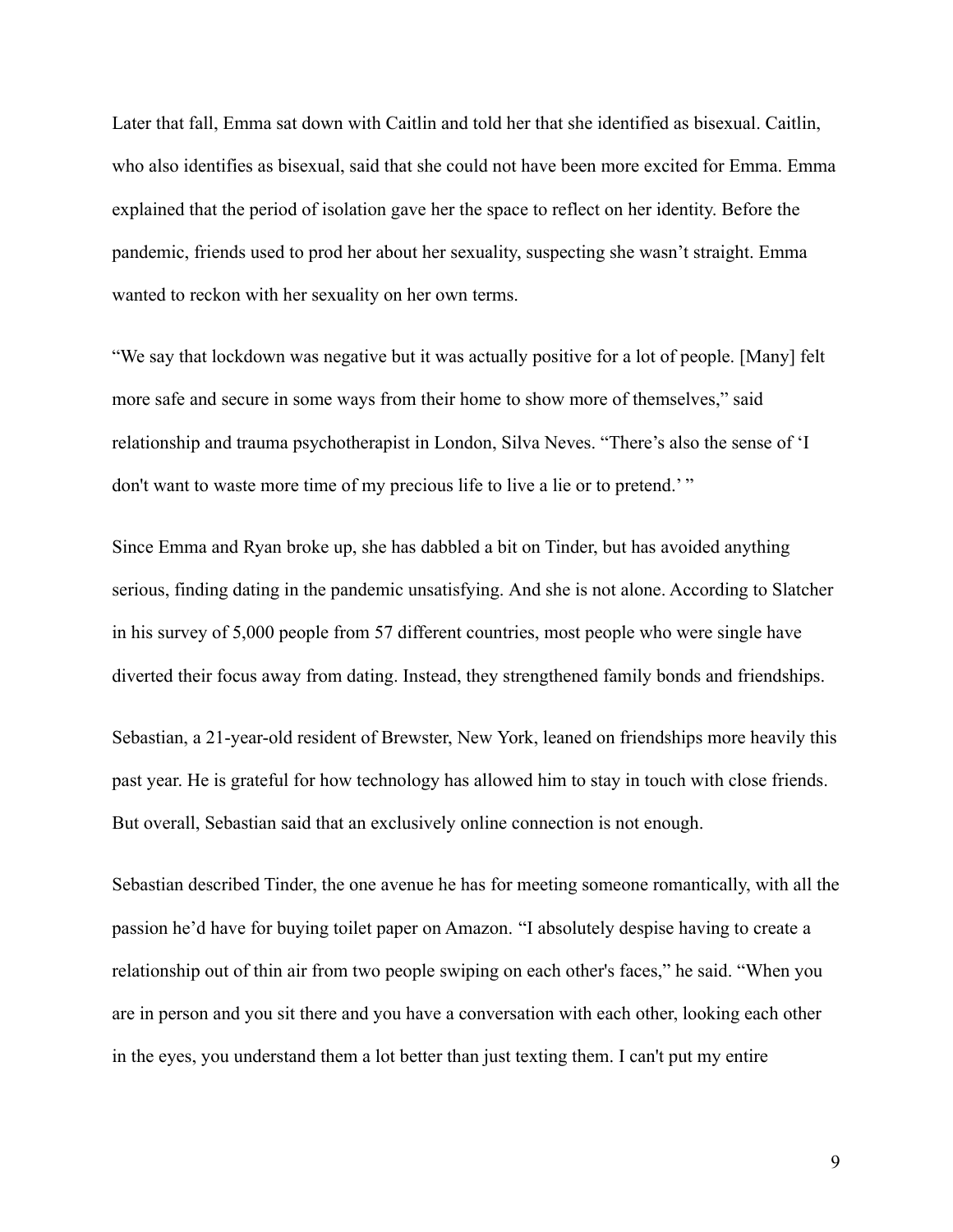personality into a text message. So I've shied away from any sort of love connection during this quarantine."

#### **Young adults pushed into adulthood too soon**

Sebastian lives at home with his older brother and three family members who fall into the at-risk category for COVID-19. His father has smoked since he was 11 years old, which caused him to develop chronic obstructive pulmonary disease (COPD). According to the [CDC](https://www.cdc.gov/coronavirus/2019-ncov/need-extra-precautions/people-with-medical-conditions.html), Sebastian's father's diagnosis puts him at an increased risk for severe illness if he were to contract COVID-19. Sebastian also lives with his mother, who is 60, and his grandmother, who is 93. The CDC also [reported](https://www.cdc.gov/coronavirus/2019-ncov/need-extra-precautions/older-adults.html#:~:text=The%20greatest%20risk%20for%20severe,intensive%20care%2C%20or%20a) that risk factors seem to correlate with age, with those who are 85 and older being most at risk. Sebastian works at a tile showroom in Bedford, New York, and he worries about contracting the virus from customers. He doesn't want to compound the risk with in-person socializing. For that reason, Sebastian has kept the bubble of friends he has seen in the past year small.

There comes a point in every child's life when their relationship with their parents is reversed and the child takes on the role of caregiver. Typically this transition happens much later in life, when emerging adults become adults and adults become elderly. But COVID may be accelerating that timeline. Since the risk of hospitalization or even death due to the virus correlates with age, young people are faced with putting part of their mental well-being aside for the protection of their parents or grandparents. According to Neves, this constant reminder of looming death is leading to an existential crisis among young adults, as well as heightened anxiety regarding the safety of their loved ones. The act of moving back home and being physically responsible for parents or grandparents—or worrying about them from a distance,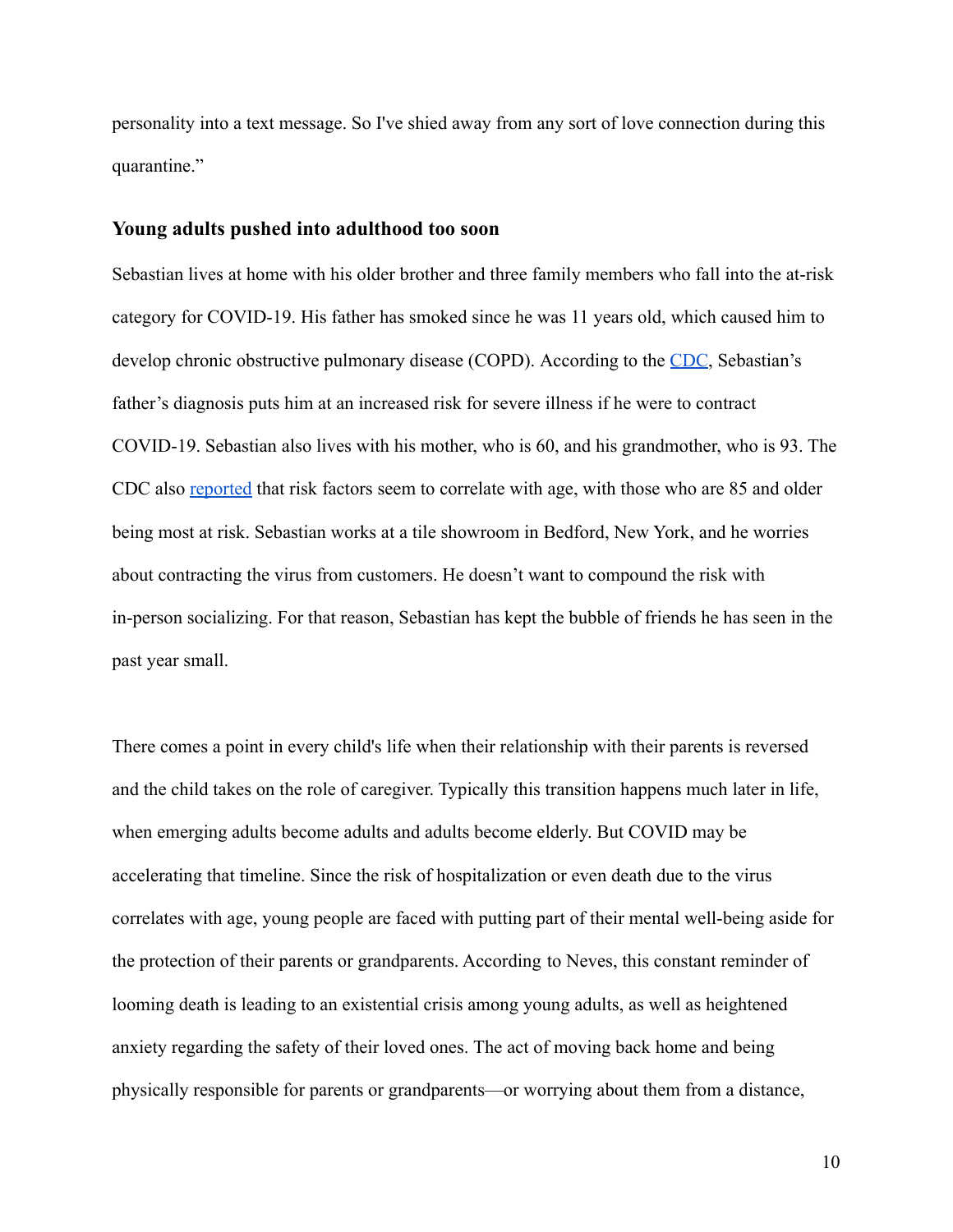avoiding contact for their protection—can also affect the typical developmental cycle for this age group.

"Usually emerging adulthood is a time where they separate from their parents, start new relationships, new and exciting careers, and it's all about them," said Neves. "Suddenly, now it's becoming a period of time where people are actively thinking about their parents, and they are wanting to listen to them and take care of them."

According to Neves, such a change in the developmental cycle for young people could lead to a pattern of delayed separation between adults and their children in the years to come. The full extent of this shift in responsibilities is largely unknown.

## **The road to healing**

Micah Alexandre, 23, worked at a hospital during the pandemic. She would arrive at New York-Presbyterian Hospital as early as 7 a.m., draped in a medical gown, wearing two, sometimes three pairs of gloves and a face shield with an N95 mask for extra protection. But Micah was not a medical professional. She was a college student working part time as a medical records clerk, hoping to chip away at her \$200,000 in college debt.

"It was mentally draining," Micah sighed. "I watched people come in who were barely able to say their names. I saw people I would probably never see again. They might not have even lived after they left that tent."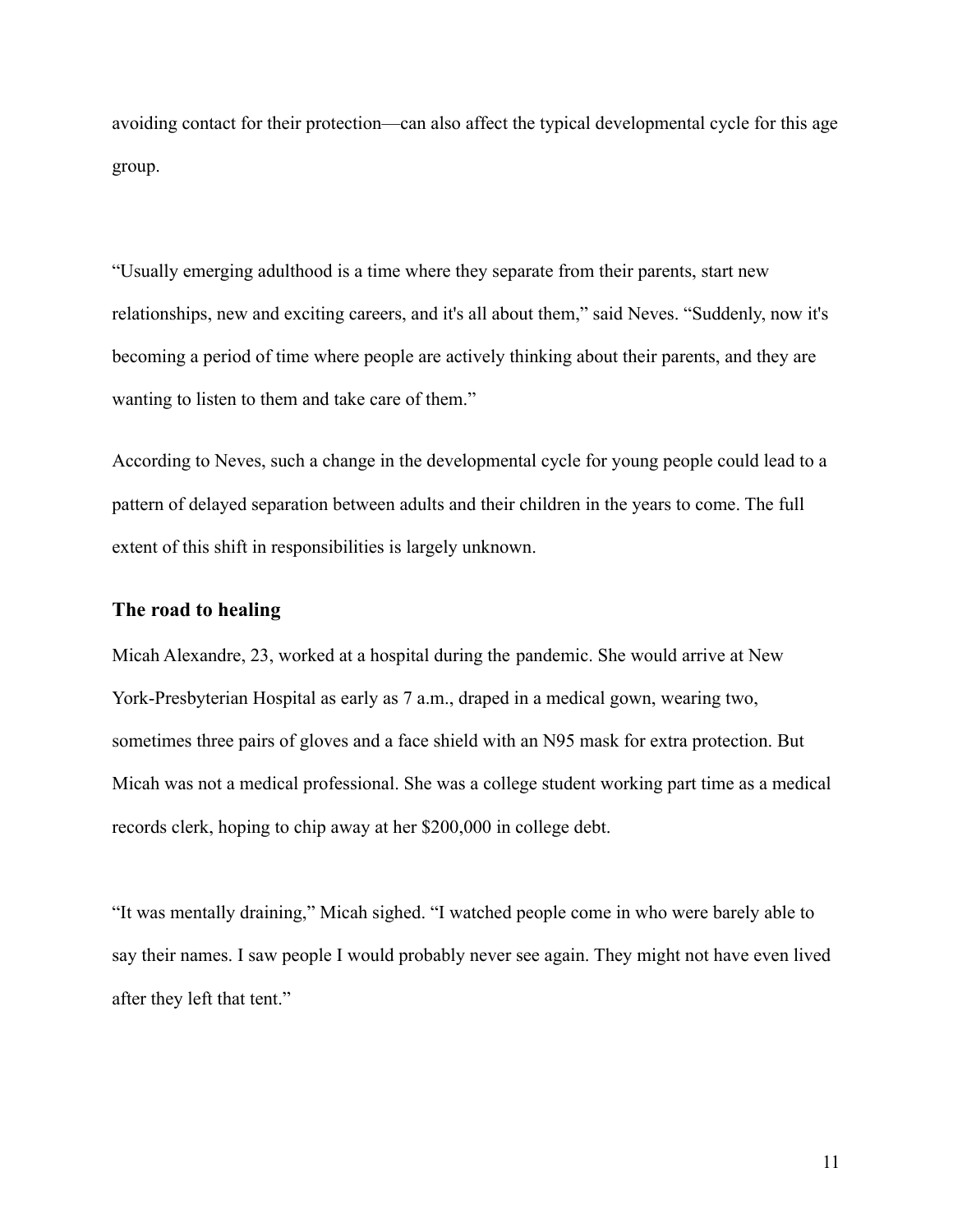During her nine months working at the hospital, Micah was face-to-face with what most people only saw depicted on the news from the comfort of home. Micah would often return from a shift at the hospital, burnt out and emotionally drained, to find her boyfriend of two years, Steven Bishop, 24, in the same spot she left him. Steven lost his job as a mover at the start of the pandemic. He said video games helped to pass the time because he too was frustrated with his unemployment status. But Micah said she felt like she was growing from the challenges of the pandemic while he remained stagnant.

Neves said trauma can create an opportunity for growth and drastically change someone's perception of life. But this growth can be problematic when it is only experienced by one individual in a relationship. "When you see somebody who's not changing and doing nothing all day long, they're actually not growing, but they're also regressing. So then the gap gets so much bigger," said Neves.

Micah and Steven fought often, which pulled them further apart. But they couldn't stray too far from each other since Micah lived with Steven in his dad's home in Brewster, New York.

"It was a decent sized room but we were right next to each other 24/7," said Steven. "There was no space for 'me time' for either of us."

A turning point came when Steven found a new job working to restore cable and WiFi to homes, which relieved the couple's financial strain. But with every resolved issue came a new obstacle. In November 2020, Micah was diagnosed with multiple sclerosis (MS).

"My whole perspective of life changed because if they didn't diagnose it, I could potentially have started losing mobility. I could have lost my ability to walk and talk," Micah said.

12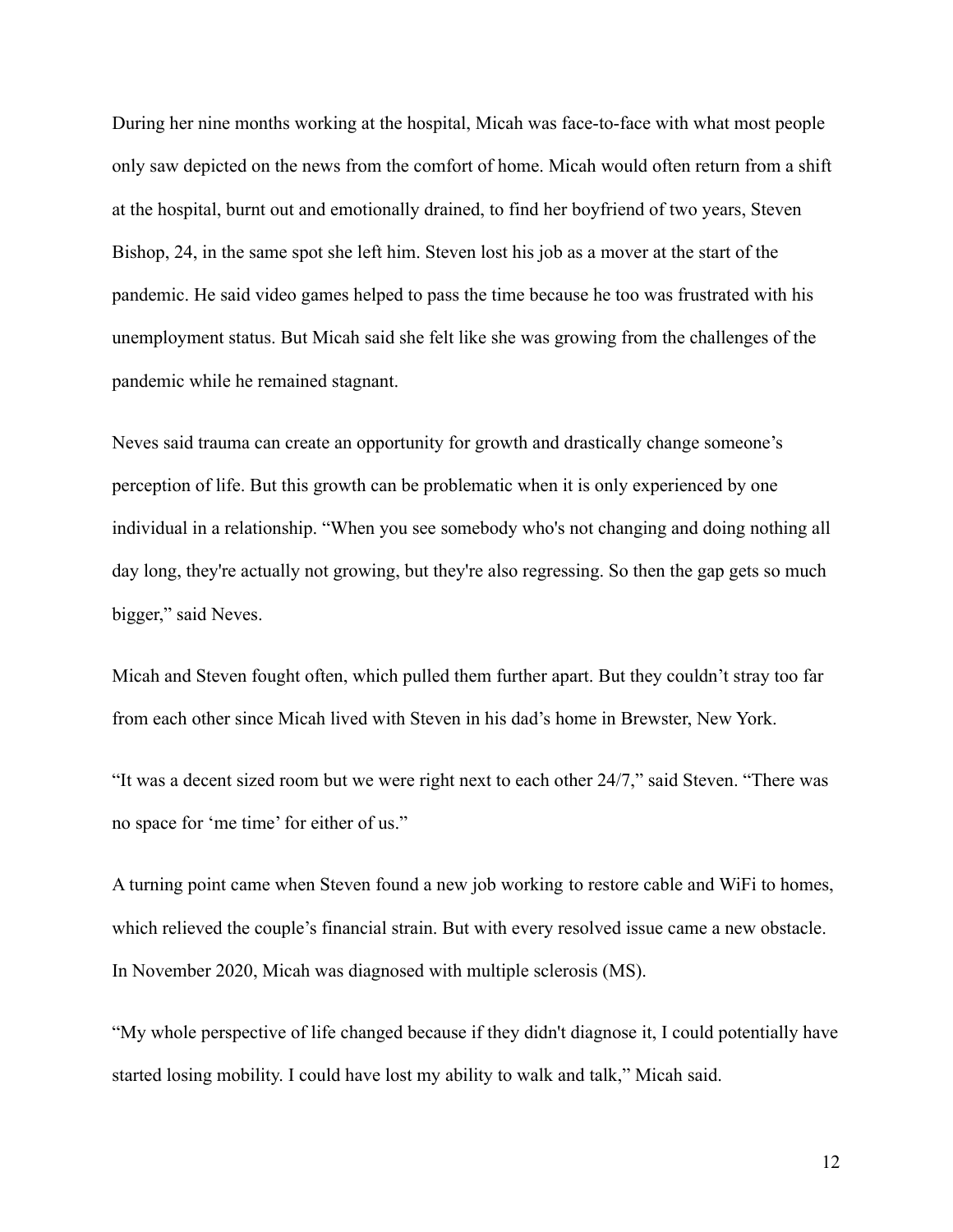Micah's diagnosis put the couple on high alert. According to the [Multiple Sclerosis Association](https://mymsaa.org/ms-information/overview/immune-system/#:~:text=With%20multiple%20sclerosis%20(MS)%2C,destroy%20the%20body) [of America](https://mymsaa.org/ms-information/overview/immune-system/#:~:text=With%20multiple%20sclerosis%20(MS)%2C,destroy%20the%20body), a person with MS has a malfunctioning immune system, which could have caused a more severe case of COVID-19 for Micah. Even though the couple followed the necessary protocols, Micah contracted COVID-19 in February. Fortunately, her most notable symptom was loss of taste.

Micah and Steven are trying to stay optimistic despite the challenges. They recently upgraded their living situation by moving into Micah's parents' home in Pawling, New York. No longer confined to a single room, they are glad to have their own space. While Steven plays video games after work, Micah has her own space to study. She is pursuing a masters degree in business administration at Sacred Heart University.

"We started off 2020 with looking for houses and apartments and then COVID halted everything," said Micah. "Now that we are both working we can get back to resuming those goals we had."

#### **What happens next?**

The pandemic has infiltrated every aspect of our lives to varying degrees. We dream of normal times with our hearts racing at the smallest taste of life before COVID. The truth is, it might be a while until normalcy is restored. Even when words like "quarantine" and "vaccine" become part of the past, there is no way of predicting the residual damage of the pandemic, particularly on the relationships and social lives of young adults.

For those anxious about re-entering the dating scene, Slatcher suggests slow vaccine rollout will help make resocialization more gradual. The best advice he can offer? Get vaccinated. The sooner this happens, he said, the sooner young people can get back to dating and socializing

13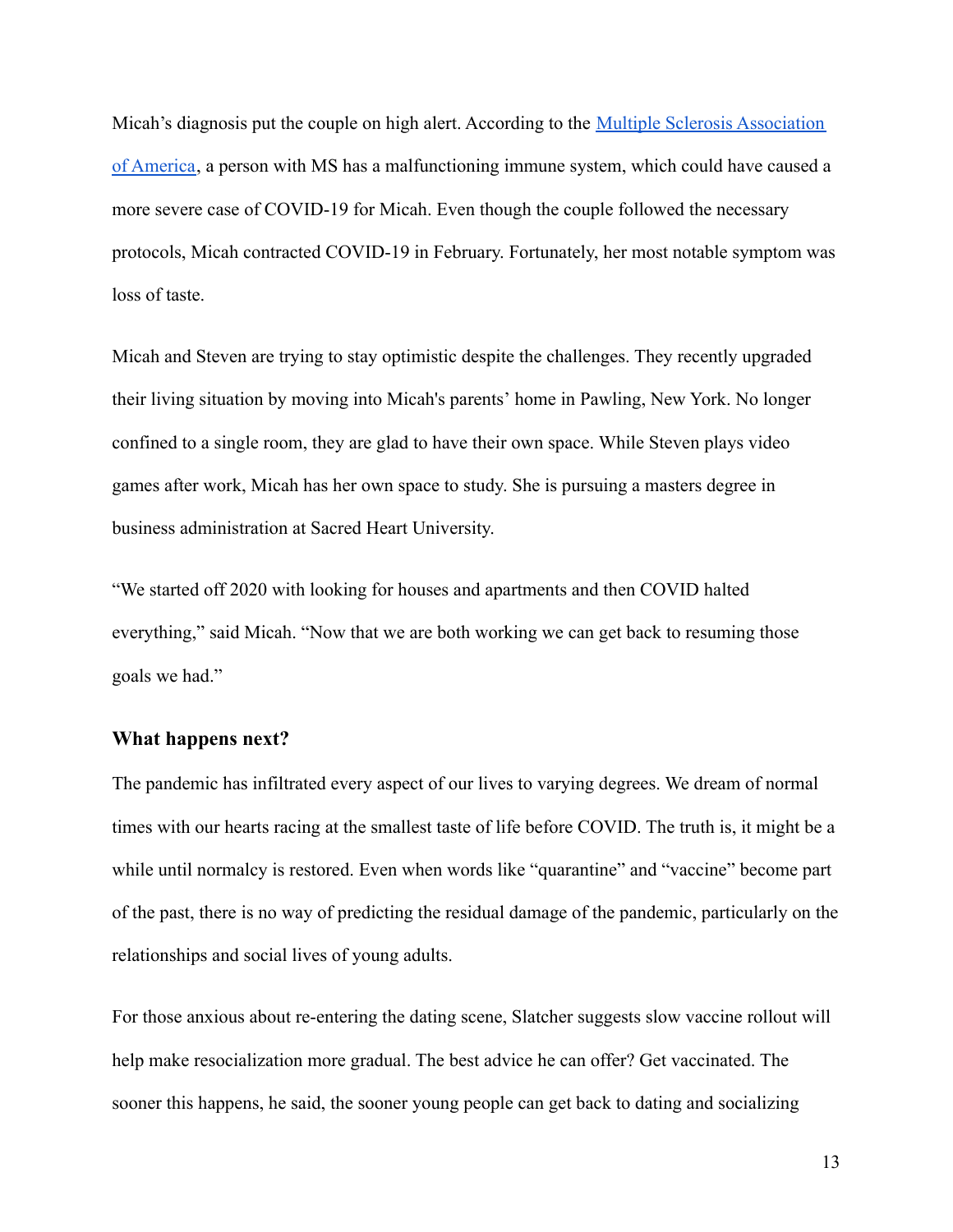freely. However, Slatcher is unsure of how bonds that were strengthened during the pandemic will fare once the bustle of our everyday lives is restored.

Vermeulen says some emerging adults in her survey indicated they feel "cheated," having missed out on college experiences and trying to enter a job market that doesn't look anything like the one they'd expected.

"For emerging adults, you're just on the cusp of really coming into your own" she said. "And then not to be able to pursue all those typical developmental milestones, including the fun stuff, it's understandably really frustrating."

Vermeulen's advice for young people feeling like they've missed out on their best years is to have patience. It may seem like the end of the world when you find yourself in the middle of a disaster, but society eventually finds a way to heal and to stabilize.

"I think this will make [young people] stronger—make them appreciate certain parts of life more. I mean, what's it gonna be like to be in a restaurant again or a bar again or going to a movie theater again or just being with family again?" said Vermeulen. "I really hope this will give us some appreciation of what we took for granted before."

Neves is hopeful that young people will pave the way for generations to come. Perhaps more of them will be more confident in their identity given the period of self-discovery experienced by many. Maybe some will continue to expand their search for love by using more online dating platforms while others rush back to the old-fashioned way of dating. But for certain, people of all ages are going to need time to grieve for who and what was lost during the pandemic. And what comes next will be up to us.